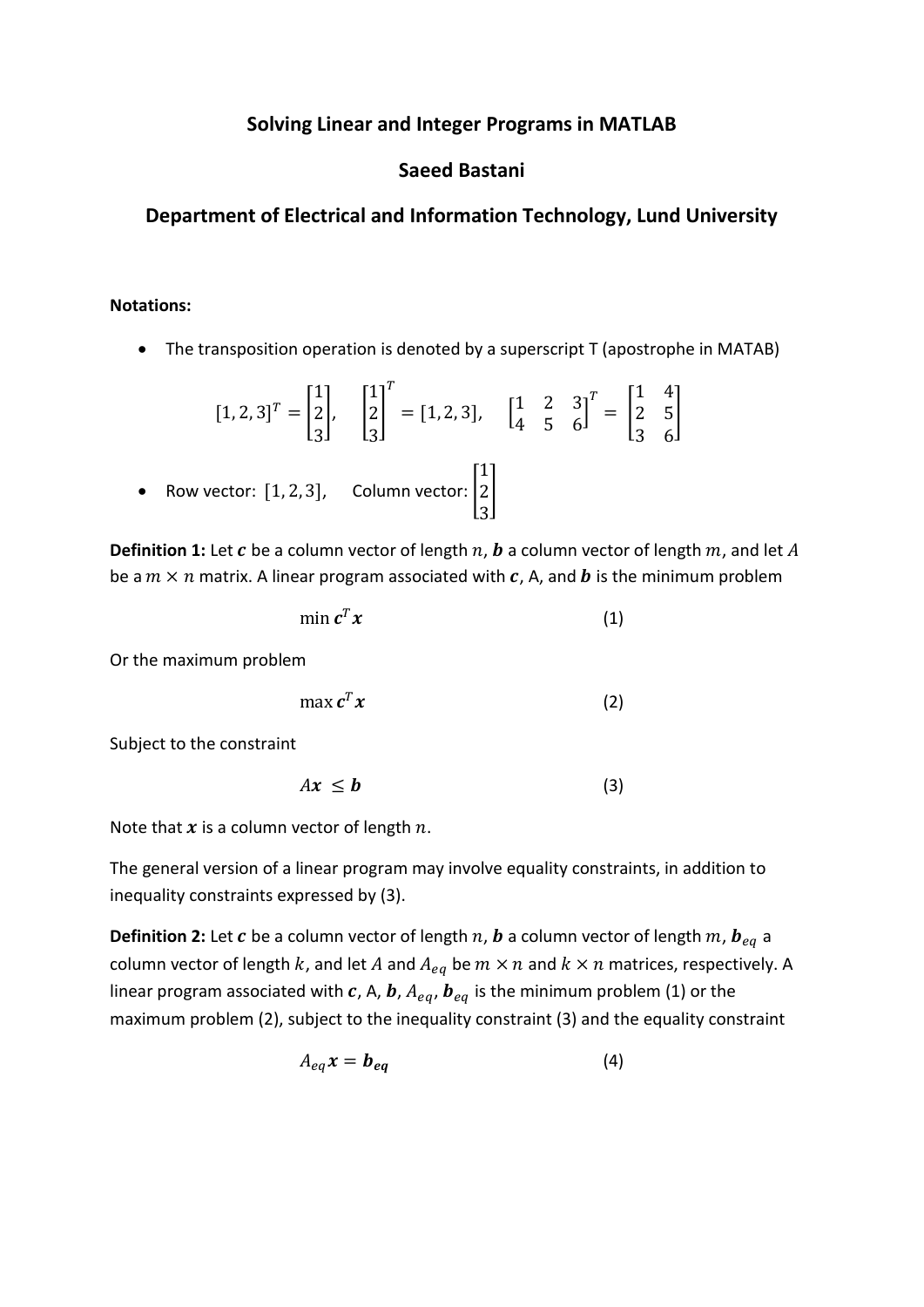| Example:   | $max z = 70 x_1 + 50x_2$  |
|------------|---------------------------|
| Subject to | $4x_1 + 3x_2 \le 240$     |
|            | $2x_1 + x_2 \le 100$      |
|            | $x_1 + 2x_2 = 60$         |
|            | $3x_1 + 5x_2 = 90$        |
|            | $x_1 \geq 0$ $x_2 \geq 0$ |

In this example, the objective function and constraints are characterized by the following vectors and matrices:

 $c = \begin{bmatrix} 70 \\ 50 \end{bmatrix}, A = \begin{bmatrix} 4 \\ 2 \end{bmatrix}$ 2 3  $\begin{bmatrix} 3 \\ 1 \end{bmatrix}$ ,  $\mathbf{b} = \begin{bmatrix} 240 \\ 100 \end{bmatrix}$ ,  $A_{eq} = \begin{bmatrix} 1 \\ 3 \end{bmatrix}$ 3 2  $\begin{bmatrix} 2 \\ 5 \end{bmatrix}$ ,  $\boldsymbol{b}_{eq} = \begin{bmatrix} 60 \\ 90 \end{bmatrix}$ 

In MATLAB, the default operation mode of solvers is minimization, so you need to transform your problem to a minimization LP if your problem was originally a maximization problem. This is performed by changing the sign of  $c$  to  $-c$ . Hence, in the previous example, we must change to  $-c = \begin{bmatrix} -70 \\ -50 \end{bmatrix}$ . In that case, after running your optimization problem, you should change the sign of the output value of the objective function in order to match your original objective function.

### **Solving with MATLAB:**

### **1. Linear Programs**

For linear programs you should use *linprog* command. Before using this command, all constraints must be in the form of  $\leq$  and =.

The complete format of *linprog* command is:

[\[x,](http://se.mathworks.com/help/optim/ug/linprog.html?requestedDomain=www.mathworks.com#outputarg_x) [fval,](http://se.mathworks.com/help/optim/ug/linprog.html?requestedDomain=www.mathworks.com#outputarg_fval) [exitflag,](http://se.mathworks.com/help/optim/ug/linprog.html?requestedDomain=www.mathworks.com#outputarg_exitflag) [output,](http://se.mathworks.com/help/optim/ug/linprog.html?requestedDomain=www.mathworks.com#outputarg_output) [lambda\]](http://se.mathworks.com/help/optim/ug/linprog.html?requestedDomain=www.mathworks.com#outputarg_lambda)= linprog[\(c,](http://se.mathworks.com/help/optim/ug/linprog.html?requestedDomain=www.mathworks.com#inputarg_f) [A,](http://se.mathworks.com/help/optim/ug/linprog.html?requestedDomain=www.mathworks.com#inputarg_A) [b,](http://se.mathworks.com/help/optim/ug/linprog.html?requestedDomain=www.mathworks.com#inputarg_b) [Aeq,](http://se.mathworks.com/help/optim/ug/linprog.html?requestedDomain=www.mathworks.com#inputarg_Aeq) [beq,](http://se.mathworks.com/help/optim/ug/linprog.html?requestedDomain=www.mathworks.com#inputarg_beq) [lb,](http://se.mathworks.com/help/optim/ug/linprog.html?requestedDomain=www.mathworks.com#inputarg_lb) [ub,](http://se.mathworks.com/help/optim/ug/linprog.html?requestedDomain=www.mathworks.com#inputarg_ub) [x0,](http://se.mathworks.com/help/optim/ug/linprog.html?requestedDomain=www.mathworks.com#inputarg_x0) [options\)](http://se.mathworks.com/help/optim/ug/linprog.html?requestedDomain=www.mathworks.com#inputarg_options);

**x**: the optimal solution to your problem

fval: the optimal value of the objective function

exitflag: describes the exit condition

output: contains information about the optimization process

lambda: contains the Lagrange multipliers at the solution x (useful for sensitivity analysis)

**c**: the coefficient of objective function (in vector format)

A: the coefficients of the inequality constraints (in matrix format)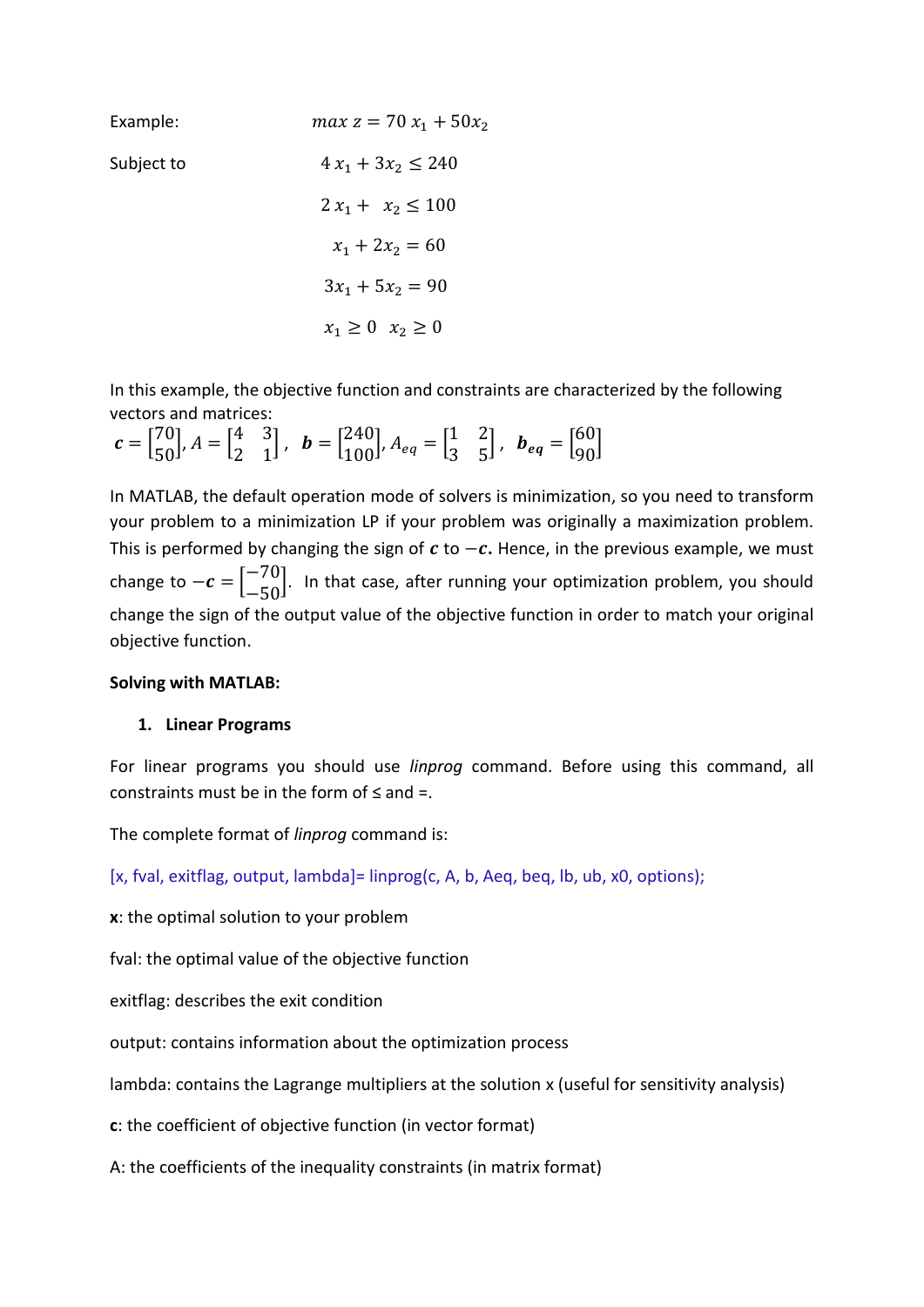**b**: the right hand side (RHS) of inequality constraints (in vector format)

Aeq: the coefficients of the equality constraints (in matrix format)

**beq**: the right hand side (RHS) of equality constraints (in vector format)

**[lb](http://se.mathworks.com/help/optim/ug/linprog.html?requestedDomain=www.mathworks.com#inputarg_lb)**, **[ub](http://se.mathworks.com/help/optim/ug/linprog.html?requestedDomain=www.mathworks.com#inputarg_ub)**: the lower bound and upperbound of decision variables (in vector formats)

**[x0](http://se.mathworks.com/help/optim/ug/linprog.html?requestedDomain=www.mathworks.com#inputarg_x0)**: the initial values of the decision variables. If you leave this blank ([]), the default value of zero is assumed.

[options:](http://se.mathworks.com/help/optim/ug/linprog.html?requestedDomain=www.mathworks.com#inputarg_options) contains parameters that describe how *linprog* should run

Your problem, however, may not involve all parameters in the *linprog* command, so you should use blank vectors [] instead of non-used parameters.

- If the problem only has inequality constraints, use this command:
	- $\circ$  [\[x,](http://se.mathworks.com/help/optim/ug/linprog.html?requestedDomain=www.mathworks.com#outputarg_x) [fval,](http://se.mathworks.com/help/optim/ug/linprog.html?requestedDomain=www.mathworks.com#outputarg_fval) [exitflag,](http://se.mathworks.com/help/optim/ug/linprog.html?requestedDomain=www.mathworks.com#outputarg_exitflag) [output,](http://se.mathworks.com/help/optim/ug/linprog.html?requestedDomain=www.mathworks.com#outputarg_output) [lambda\]](http://se.mathworks.com/help/optim/ug/linprog.html?requestedDomain=www.mathworks.com#outputarg_lambda) = linprog(c, A, b, [], [], lb, [], [], [options\)](http://se.mathworks.com/help/optim/ug/linprog.html?requestedDomain=www.mathworks.com#inputarg_options);
- If the problem has inequality as well as equality constraints, use this format instead:
	- $\circ$  [\[x,](http://se.mathworks.com/help/optim/ug/linprog.html?requestedDomain=www.mathworks.com#outputarg_x) [fval,](http://se.mathworks.com/help/optim/ug/linprog.html?requestedDomain=www.mathworks.com#outputarg_fval) [exitflag,](http://se.mathworks.com/help/optim/ug/linprog.html?requestedDomain=www.mathworks.com#outputarg_exitflag) [output,](http://se.mathworks.com/help/optim/ug/linprog.html?requestedDomain=www.mathworks.com#outputarg_output) [lambda\]](http://se.mathworks.com/help/optim/ug/linprog.html?requestedDomain=www.mathworks.com#outputarg_lambda) = linprog(c, A, b, Aeq, beq, lb, [], [], [options\)](http://se.mathworks.com/help/optim/ug/linprog.html?requestedDomain=www.mathworks.com#inputarg_options);

Before running *linprog,* you can specify how it should run, by manipulating the *options* parameter. For example, if you want to force *linprog* to use dual simplex algorithm, then do this way:

options = optimoptions('linprog', 'Algorithm', 'dual-simplex', 'Display', 'iter');

If you want to force *linprog* to use interior point algorithm instead of dual simplex, then do like this:

options = optimoptions('linprog', 'Algorithm', 'interior-point', 'Display', 'iter');

The 'Display' parameter tells *linprog* whether to enable or disable the display of the iterations of the algorithm on your screen. You can disable screen display by using '*off*' instead of '*iter*'.

Find out more information and examples of *linprog* from this link:

[http://se.mathworks.com/help/optim/ug/linprog.html?requestedDomain=www.mathworks.](http://se.mathworks.com/help/optim/ug/linprog.html?requestedDomain=www.mathworks.com) [com](http://se.mathworks.com/help/optim/ug/linprog.html?requestedDomain=www.mathworks.com)

# **2. Integer Programs**

To solve integer programming problem, you should use *intlinprog* instead of *linprog*:

[x, fval, exitflag, output] = intlinprog(c, intcon, A, b, Aeq, beq, lb, ub, options);

The parameter *intcon* specifies those variables that admit integer values only. For example, intcon =  $[1,2,7]$  means x(1), x(2), and x(7) take only integer values.

The *options* parameter should look like this: